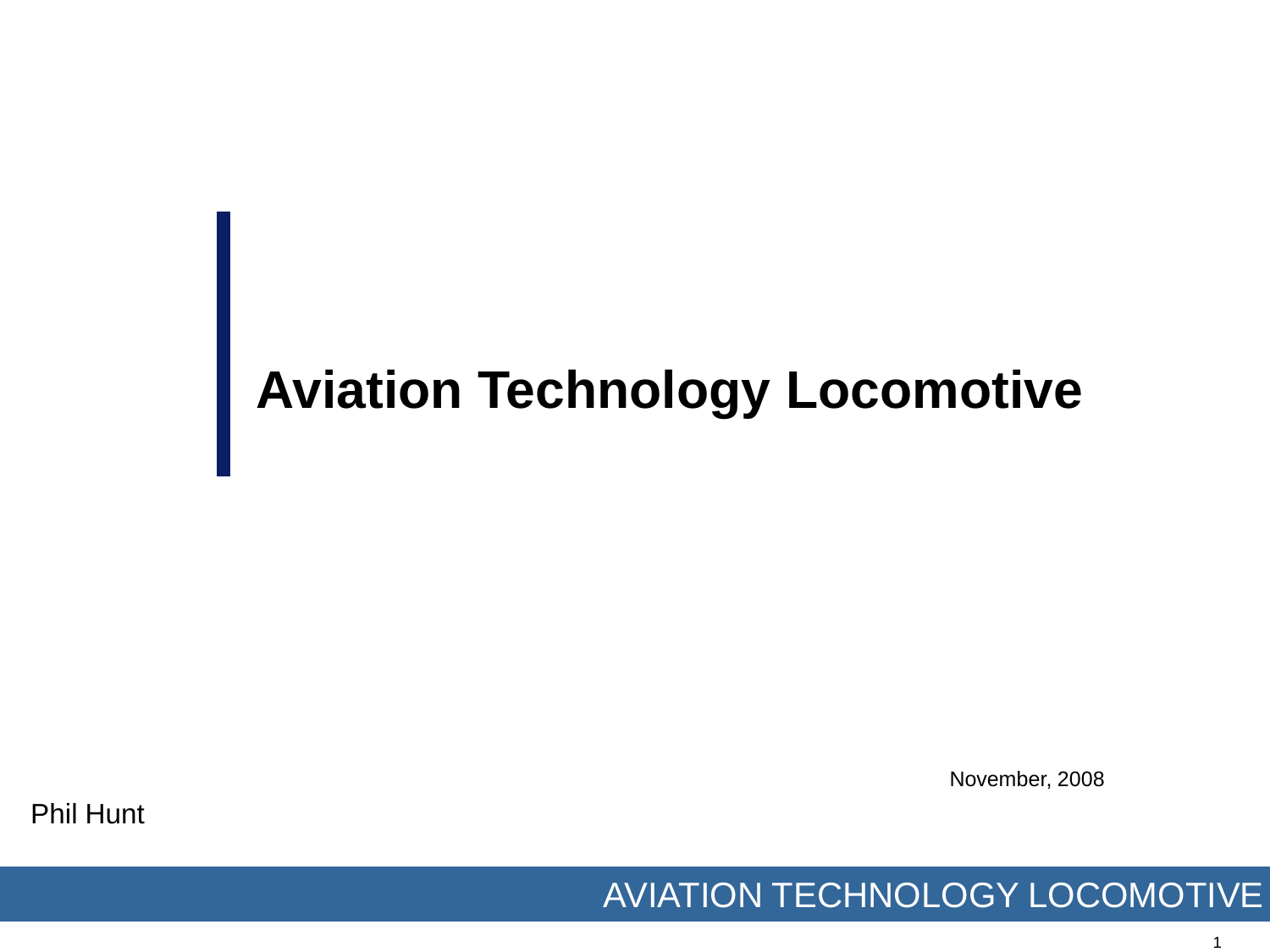

# *"All modern aircraft have four dimensions: span, length, height and politics."*  **Sidney Camm**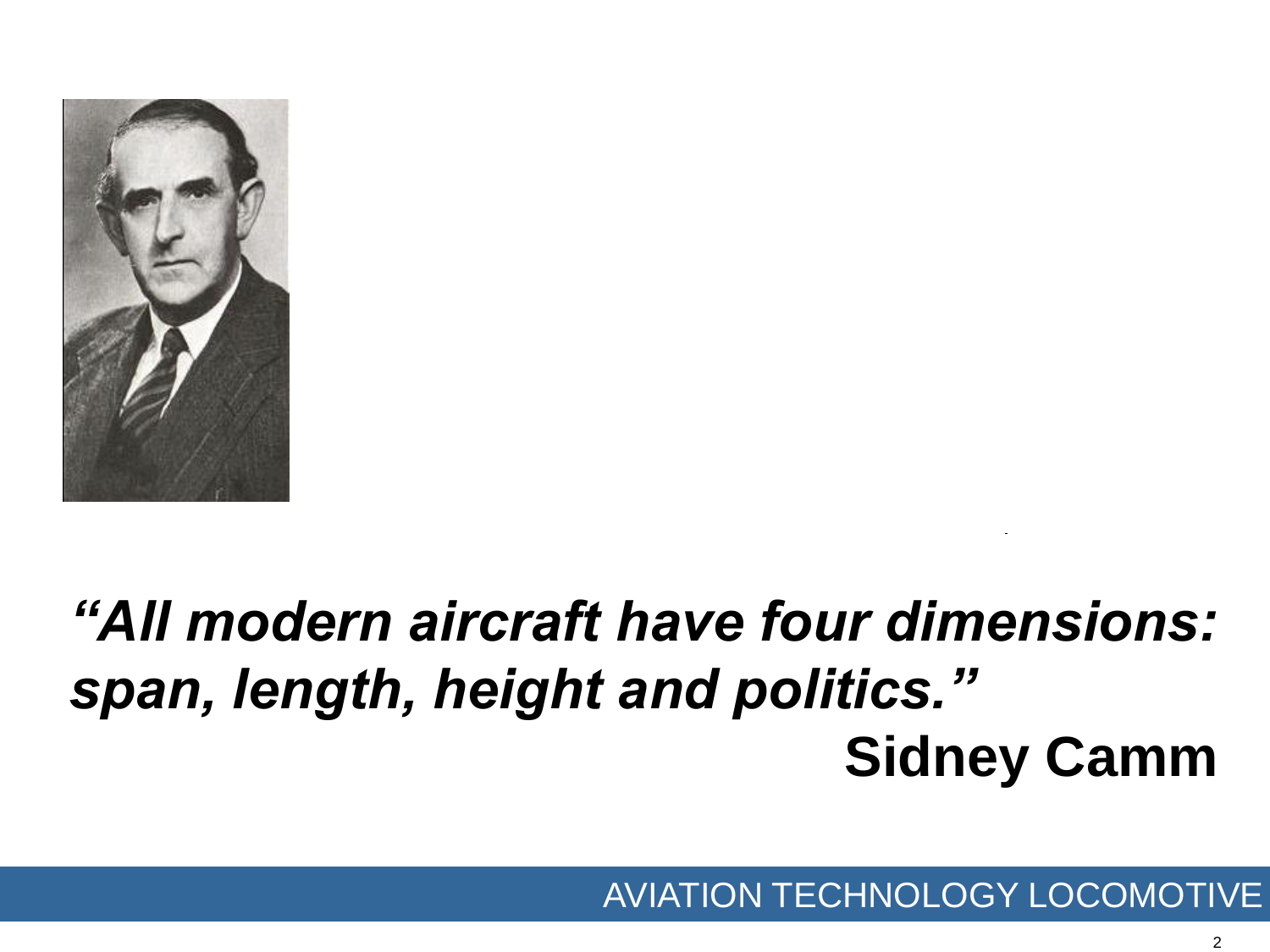## **Where are the leaders of tomorrow…Today?!**



#### AVIATION TECHNOLOGY LOCOMOTIVE

Science Museum SSFL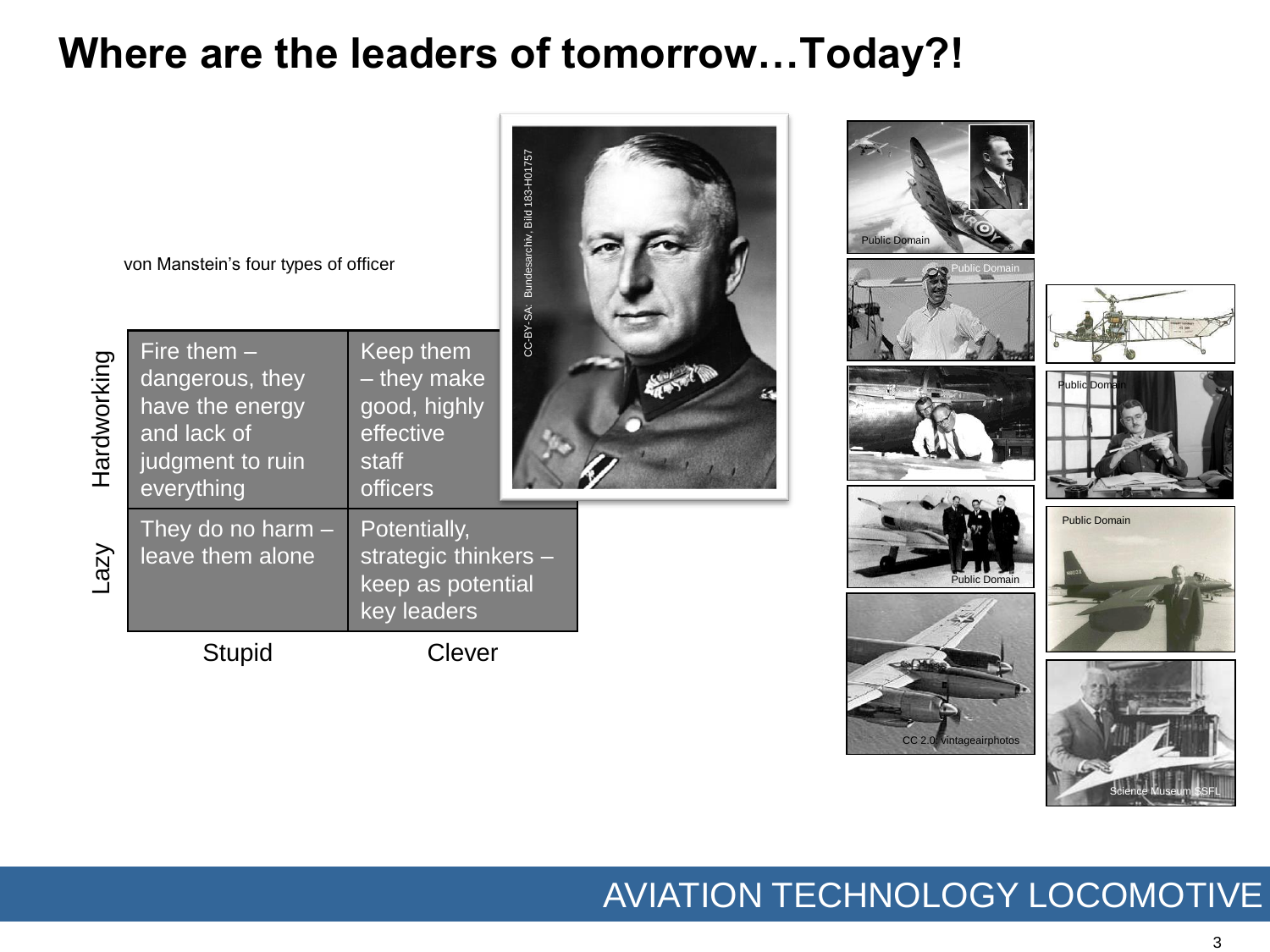## **Background –** *The Puzzle Pieces*

- The Army Executive lead in rotorcraft appeared to lose its way
	- Comanche wrong-minded (LHX roots), unaffordable and cancelled
	- V-22 was a USMC program
	- The St Louis-Huntsville move damaged the structure
- The NAVAIRSYSCOM at Patuxent River
	- F/A-18D/E and JSF have drained energy impacted future vision capacity
	- Natural conservatism A-12 experience, carrier approach speed mill-stone and JUCAS
	- 12-Carrier Strike Groups, BAMS and USMC aviation
- Air Force, AFRL retain serious development capability
	- Politicized protection for F-22, deep strike, Druyun affair, tanker and Wynne/Moseley
	- UAV evolutionary challenge to traditional Orbat
	- Potentially, remains somewhat visionary but has bad days
- NASA At 50 this aviator is prematurely old



• Industry – no longer the vision/vigor of Kelly Johnson/Ben Rich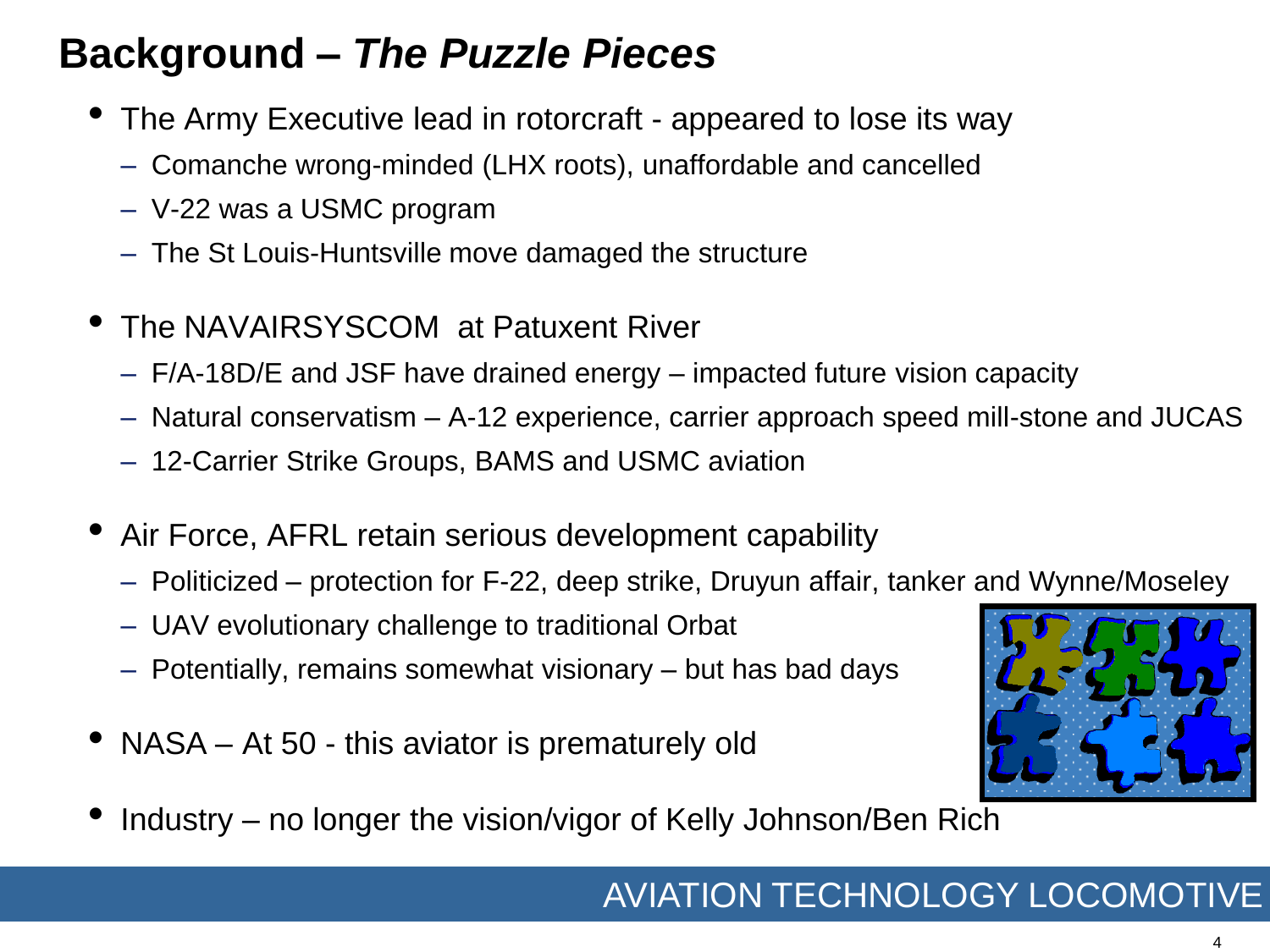## **Advanced Aviation Issues**

- Less encumbered by demands of the present day needs or Force Structure issues than the Services - looking to future systems
- Challenges to this:
	- The intrinsic gravity of current wars that shift efforts to nearer term (e.g. Vietnam; Iraq)
	- Over-emphasis on the importance of assured transition has diminished the speculative pursuit of technical variety (vagaries and volatility of Service priorities)
	- Congressional interest and limited capacity to accept high failure rate in the effort to secure speculative capability improvements and breakthroughs (what price the Lynn doctrine of high risk and 90% failures?)
	- Sapped confidence post advanced programs (e.g. OFW and Black Swift)
- DARPA remains a relative *oasis* for technology starts able to look beyond the traditional development cycle – for aviation 20-25 years in the future



- DARPA has led significant aviation initiatives (Have Blue; CALF; Amber; A160)
	- New platforms act as technology locomotives stimulate the questions (why, what and how), galvanize and secure advances
	- But…only if technology choices are good ones not marginal value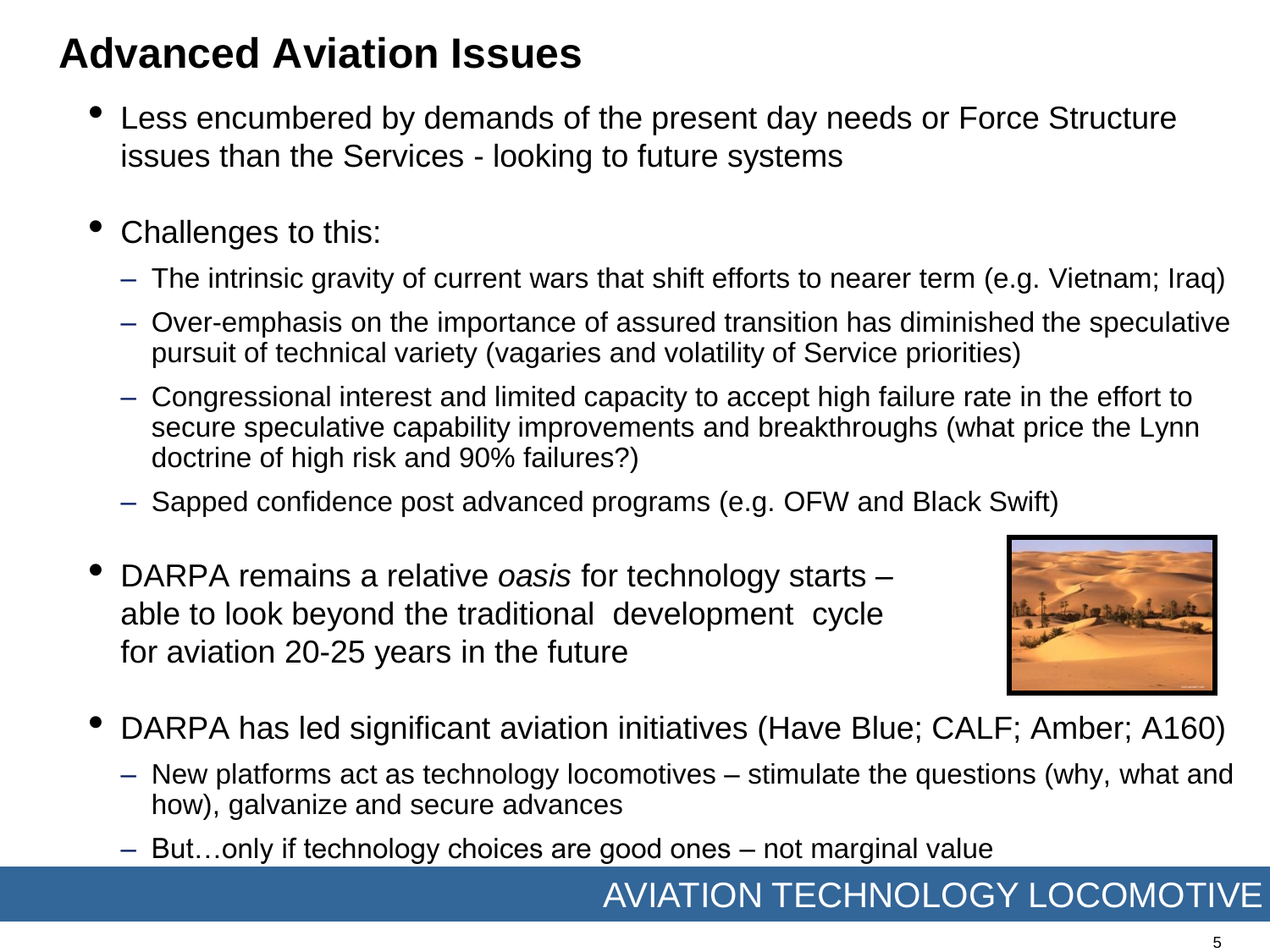## **New Approach**

- Find leadership for a national aviation recovery initiative with a new vision
- Strategy draw broadly on an idea of earlier USD (AT&L) "develop key technologies to be available on the shelf" and pending their need
	- Strongly capability focused not requirements
	- Diminishes immediate pressure to transition; favors high risk/pay-off
	- Provides more design options responsive to meet rapidly developing future threats
	- Affordability, variety and multipliers
	- Discriminates filters bad ideas early
	- Platforms are the technology Locomotives
- Stimulate and prove capabilities having the potential to be in operational service in ~20 years time (next generation)
- Establish key high end of the food chain platforms:
	- Affordability between \$20-100M each
	- New approaches where the pay-off remains uncertain
	- Asymmetric value incorporate multiple tiered technologies

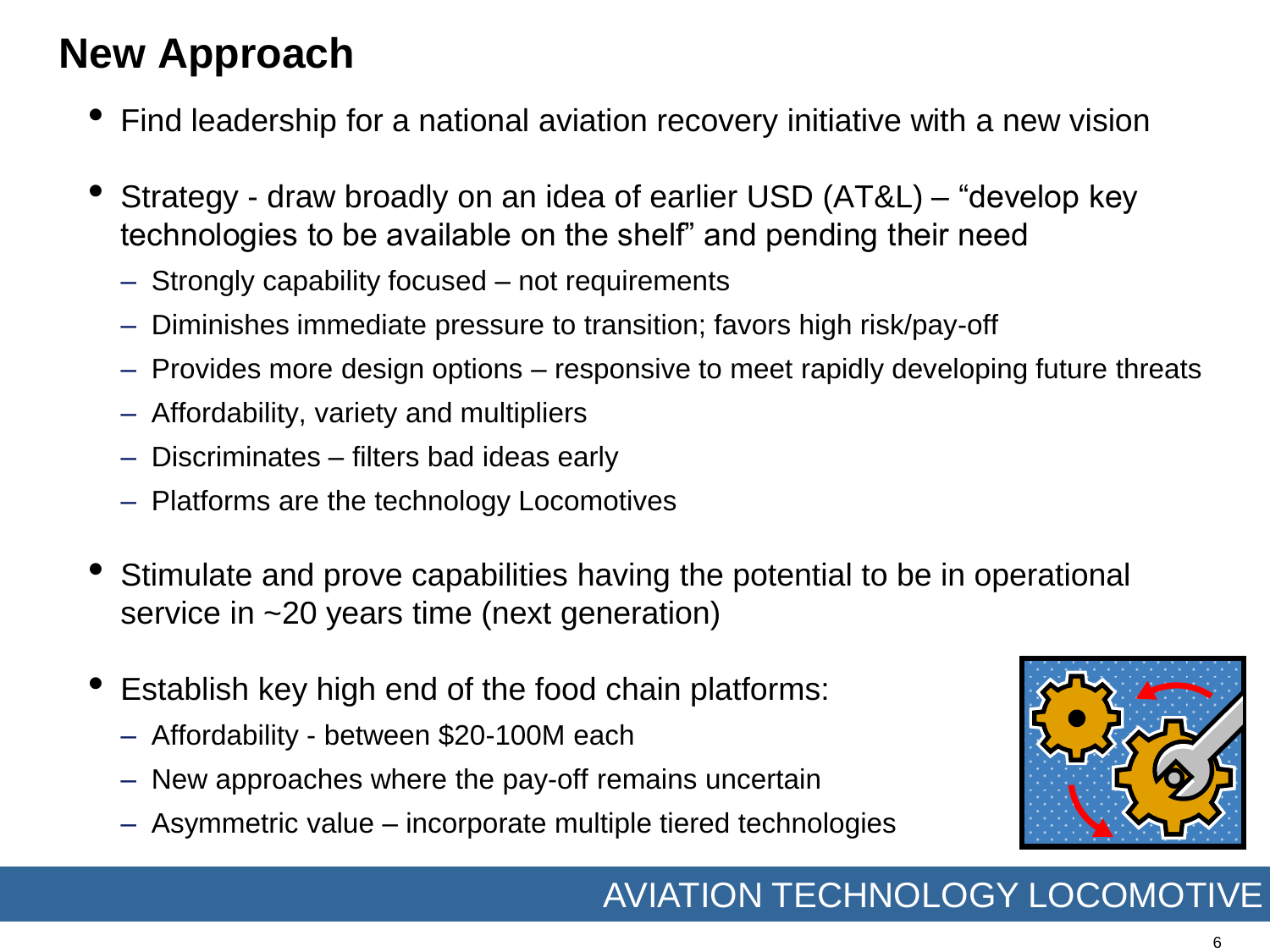## **7 Aviation Demonstrator Programs**

- 1. Morphing aircraft contradictory missions
- 2. Diesel-Turboshaft Helo retrofit
- 3. Next generation PHM on condition maintenance
- 4. DiscRotor FW high speed/Helo hover efficiency
- 5. LTA integrated Buoyancy-Propulsion system
- 6. SeaCatcher Task Group Organic Armed ISR
- 7. Smart autonomy tactical maneuver